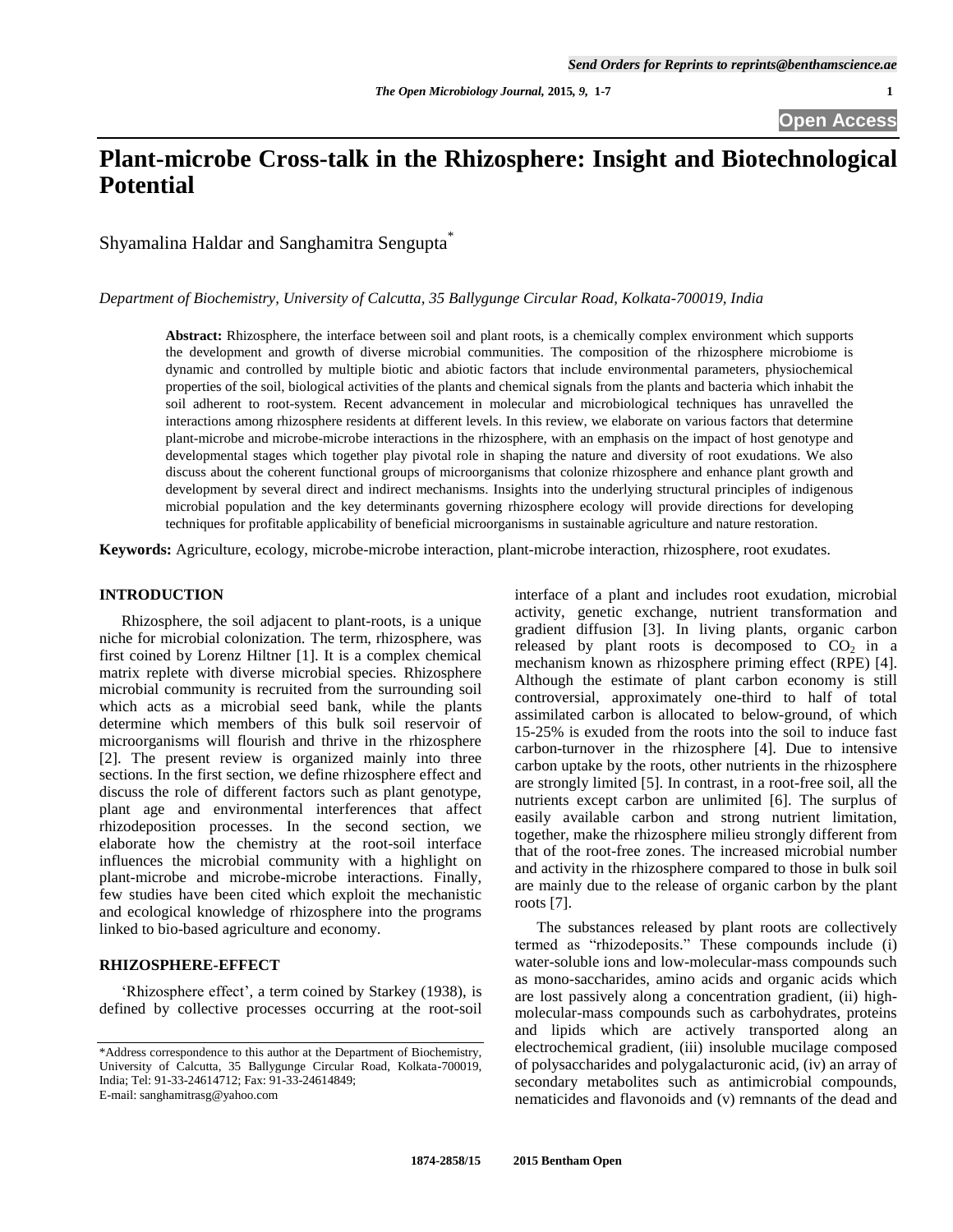lysed root-cap and border cells [8-11]. Of these, sugars and amino acids are thought to be released in the greatest quantities.

#### **FACTORS AFFECTING ROOT-EXUDATION**

The quantity and composition of rhizodeposits are influenced by a variety of biotic and abiotic factors and vary in time and space with respect to the position on the root [12]. The host-dependent factors include genotype and age of the plant while the abiotic components include different environmental factors, grazing activities and anthropometric habits [13]. The wide quantitative and qualitative variation in root exudation of different plant species suggests that it is determined by plant genetic makeup. In a study with eight accessions of *Arabidopsis thaliana*, a unique combination of exudates was found to be secreted from the plants of different cultivars grown simultaneously under uniform conditions. This gave rise to genotype-specific rhizobacterial communities at six weeks post-germination [14]. The cultivar-specific variation in root exudation is mainly regulated by the root system architecture (RSA) [15]. The zone immediately behind the root tip is considered to be the major site of exudation although different sites have been recorded to be active in different plant species [16, 17]. Furthermore, different parts of the root system exude different compounds. For example, asparagine and threonine are exuded from meristem and root elongation zone; glutamic acid, valine, leucine and phenylalanine are secreted from root hair zone; while aspartic acid is exuded from the whole root [18]. Use of  $^{14}$ C to identify the sites of exudation from wheat roots has shown that non-diffusible materials are released from both primary and lateral root tips and diffusible materials are released from the whole length of roots [19].

In general, apical meristem of plant roots is covered by root cap which sloughs off as the root tip wends its way through the soil. These sloughed-off cap cells, known as "border cells," play a significant role in determining the rhizosphere chemical environment [20]. Border cells produce polysaccharide mucilages accounting for 2–12% of the total rhizodeposition and 10% of total carbon released by roots. The number of border cells varies between plant species and this variability appears to be related to the organization of the root apical meristem (RAM) in monocotyledons and dicotyledons [21]. Border cells regulate microbial interaction by avoiding pathogens and favoring association with beneficial microbes. They also protect against heavy metal toxicity [22]. The root cap and hair cells are also involved in secretion of compounds. Root hairs are the extensions of single epidermal cells and comprise as much as 77% of the total root surface area of cultivated crops, developing a connection between the plant and the rhizosphere [23]. They play an important role in rhizosphere processes including uptake of water, nutrients and exudation of different compounds [24]. In addition to the root cap and hair cells, other cells are also involved in secretion. For example, citrate secretion from maize roots in response to aluminum toxicity predominantly involves cortex and stellar cells located 5 cm above the root cap [25].

Plant age vis-a-vis developmental stages plays a pivotal role in characterizing root-exudation pattern by its impact on RSA. Garcia *et al*. (2001) has shown that exudation is positively correlated with root growth [26]. Seedlings produce the lowest amounts of root exudates which gradually increases until flowering and decreases again at maturity [27]. Plant developmental windows seem to influence the chemistry of root-exudates as well. Secretion of phenolic compounds and defense-related proteins by *Arabidopsis* roots at flowering stage has been correlated with the age-related resistance of the plant [28]. Accumulation of pathogenesis-related1 (PR1) in the apoplast of tobacco plant during its transition to flowering stage in response to infection by *Phytopthora parasitica* and interaction of Xa-21 resistance gene product with the *X. oryzae* Ax21 effector molecule during the vegetative growth of rice in response to infection by *Xanthomonas oryzae pv. oryzae* are other well studied examples of developmentally regulated plant defense mechanisms against fungal pathogens [29, 30].

The environmental factors affecting root exudation include soil characteristics such as soil texture, pH, and moisture content in addition to climate, temperature, light and humidity. High soil moisture leads to hypoxia which may cause an increased anaerobic respiration rate, accumulation of ethanol, lactic acid and alanine in the rhizosphere [31]. The presence or absence of particular minerals or toxic metals in the soil affects the composition of root-exudation. For example, citric, malic and oxalic acids are secreted to detoxify aluminum; secretion of phenolic compounds is increased in phosphorus deficient soils [32, 33]. Secretion of signaling molecules like flavanones and flavones is enhanced in nitrogen limiting conditions [34]. Mineral-deficiency enhances the production of elicitors that influence root-exudation. Potassium deficiency increases jasmonic acid mediated defense responses [35]. Lower temperatures and light reduce the secretion of root exudates. For example, the exudation of tannins and phenolic compounds in *Vicia faba* was greatly reduced at 4 °C [36]. The root exudation process follows diurnal rhythms [37]. Flavonoid content in the root exudates from *Almus glutinosa*  (L.) is elevated under light conditions [38]. The presence of neighboring plant species and the rhizosphere microflora also affect the root exudation. Outcome of glucosinolates activation in *Arabidopsis* was regulated by the presence of neighboring plants. Production of glucosinolates is increased in a high-density environment having large number of *Arabidopsis* plants grown together compared with a lowdensity range [39].

### **ROOT EXUDATES AND MICROBIAL COLONIZATION**

The structural and functional diversities of rhizosphere microbial communities of a wide variety of plants including *Arabidopsis*, *Medicago*, maize, pea, wheat and sugar beet are shaped by plant developmental stages. For example, rhizosphere microbial communities in early development of *Arabidopsis* were different from that observed in the bulk soil and this difference decreased with plant age [14]. In an elegant study by Chaparro *et al* (2013) a strong correlation has been documented between compounds released from the roots at different stages of plant development and the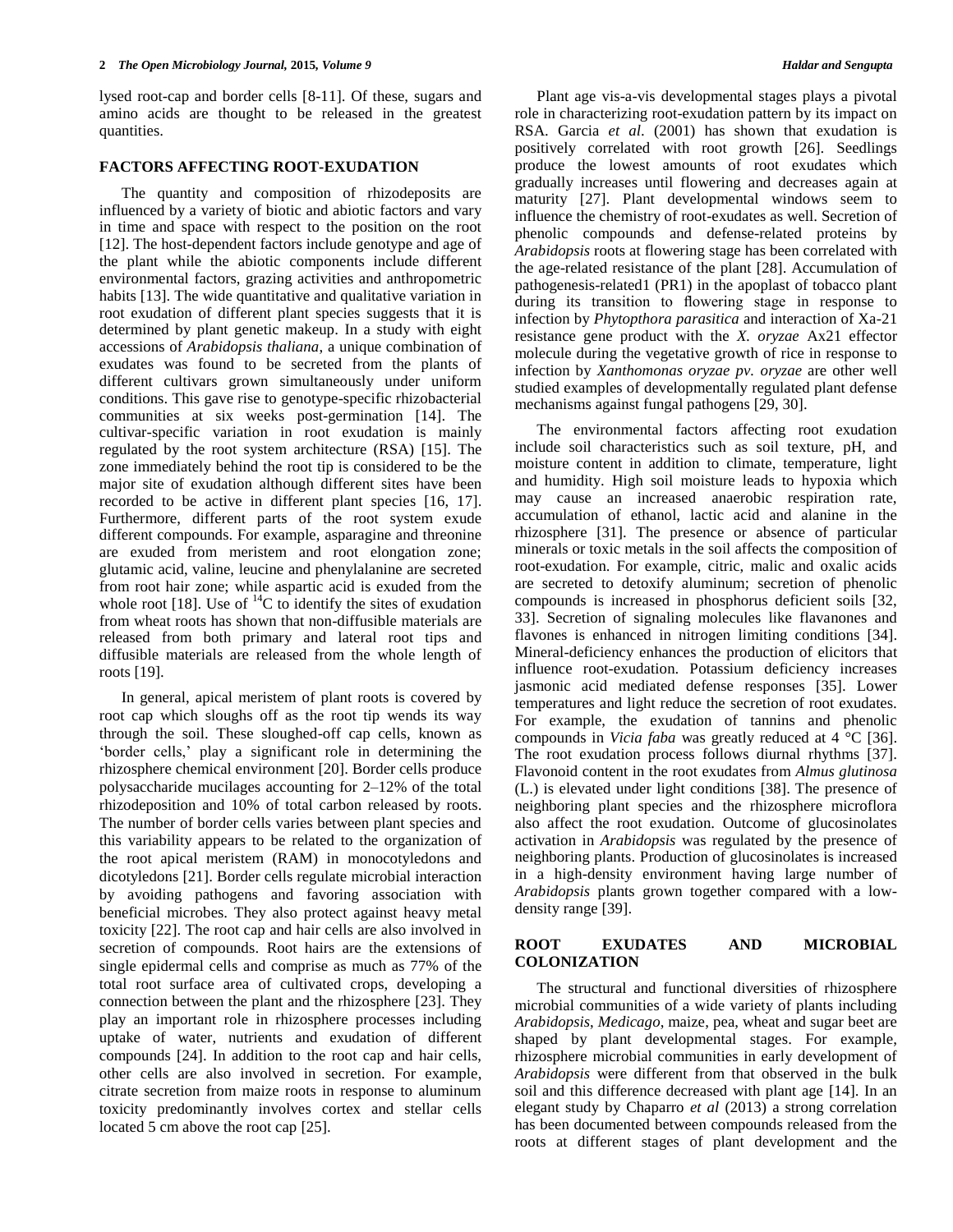expression of microbial genes involved in metabolism of specific compounds [29]. Metatranscriptomic analysis of the rhizosphere microbiome of *Arabidopsis thaliana* (genotype Pna-10) revealed that eighty-one unique transcripts were significantly expressed at different stages of plant development. It was surmised from these studies that the blend of compounds and phytochemicals in the root-exudates were differentially produced at distinct stages of plant development and orchestrated the rhizobiota.

Components of root exudates are diverse and the researchers have only begun to dissect the role on individual compound. Carbohydrates, organic acids and amino acids stimulate positive chemotactic responses in bacteria [40]. The capacities of different microbial species to compete for these substrates and utilize vary. In the rhizosphere of maize, exudation of the benzoxazinone DIMBOA (2,4-dihydroxy-7 methoxy-1,4-benzoxazin-3-one) resulted in an increase of population density of *Pseudomonas putida* strain with plant beneficial characteristics [41]. In *A. thaliana*, active exudation of phytochemicals mediated by ABC (ATPbinding cassette) transporters was demonstrated [42]. Phenolic compounds in the root exudates were suggested to send specific signals for soil bacteria [43]. Besides chemoattraction, root exudates regulate the adherence, colonization and formation of biofilm in the rhizosphere among the bacterial isolates [44]. Many soil-borne organisms follow the concentration gradients of sugars and amino acids towards the root. This leads to differential proliferation of microorganisms along different compartments of rhizosphere [44]. Since quantity and composition of root exudates respond rapidly to subtle environmental changes, the

selective pressure exerted on microbial communities varies spatiotemporally [45]. Rhizosphere pH also shapes microbial ecology in the root environment [46]. Root-induced pH changes have a dramatic impact on key biogeochemical processes such as (i) dissolution/precipitation of soil minerals and (ii) adsorption/desorption of ions, and hence bioavailability of either anions (e.g. phosphate) or cations (e.g. copper). Further understanding of rhizosphere biogeochemistry is required to quantify the driving role of higher plants in ecosystem services such as soil formation and nutrient cycling.

#### **PLANT-MICROBE AND MICROBE-MICROBE INTERACTIONS**

The plant–microbe interaction in the rhizosphere may be categorized as associative, symbiotic, neutralistic, or parasitic. The positive interactions include symbiotic and associative interactions with beneficial microbes, such as endo- and ecto-mycorrhizal fungi, nitrogen-fixing bacteria and plant growth-promoting rhizobacteria (PGPR) whereas negative interactions include association with parasitic plants, pathogenic bacteria, fungi, oomycetes, nematodes and invertebrate herbivores.

Symbiosis between legume plants and *Rhizobia* in the soil is of particular importance in agriculture and much research has been focused on characterization of the molecular mechanisms that establishes species-specific collaboration [47]. Legume-*Rhizobia* interactions are mediated by host-specific flavonoids secreted in the rootexudates (Table **1**). These molecules belong to a diverse

**Table 1. List of compounds attracting** *Rhizobia* **from the root exudates of legumes.**

| <b>Host Species</b>                   | <b>Compounds released</b>                                                                                    | <b>Reference</b> |
|---------------------------------------|--------------------------------------------------------------------------------------------------------------|------------------|
| Alfalfa (Medicago sativa)             | Luteolin                                                                                                     | $[92]$           |
|                                       | 7,40-Dihydroxyflavone,                                                                                       |                  |
|                                       | 7,40-Dihydroxyflavanone,                                                                                     | [93]             |
|                                       | 4,40-Dihydroxy-20-methoxychalcone                                                                            |                  |
|                                       | Chrysoeriol                                                                                                  | $[94]$           |
|                                       | Trigonelline and Stachydrine                                                                                 | [95]             |
| Barrel Medic (Medicago truncatula)    | 7,40-Dihydroxyflavone                                                                                        | [96]             |
| Black Locust (Robinia pseudoacacia)   | Apigenin, Naringenin, Chrysoeriol, and Isoliquiritigenin                                                     | $[97]$           |
| Common bean (Phaseolus vulgaris)      | Eriodictyol Naringenin, Genistein 7-O-glycoside, Delphinidin Petunidin, Malvidin, Myricetin and<br>Quercetin | [98]             |
| Common vetch (Vicia sativa)           | 7,30-Dihydroxy-40-methoxyflavanone                                                                           | [99]             |
| Cowpea (Vigna unguiculata)            | Daidzein, Genistein and Coumestrol                                                                           | $[100]$          |
| Pea (Pisum sativum)                   | Apigenin and Eriodictyol                                                                                     | $[101]$          |
| Rostrate sesbania (Sesbania rostrata) | 7,40-Dihydroxyflavanone                                                                                      | $[102]$          |
| Soybean (Glycine max)                 | Daidzein and Genistein                                                                                       | [103]            |
|                                       | Coumestrol                                                                                                   | [104]            |
| White clover (Trifolium repens)       | 7,40-Dihydroxyflavone and Geraldone                                                                          | [105]            |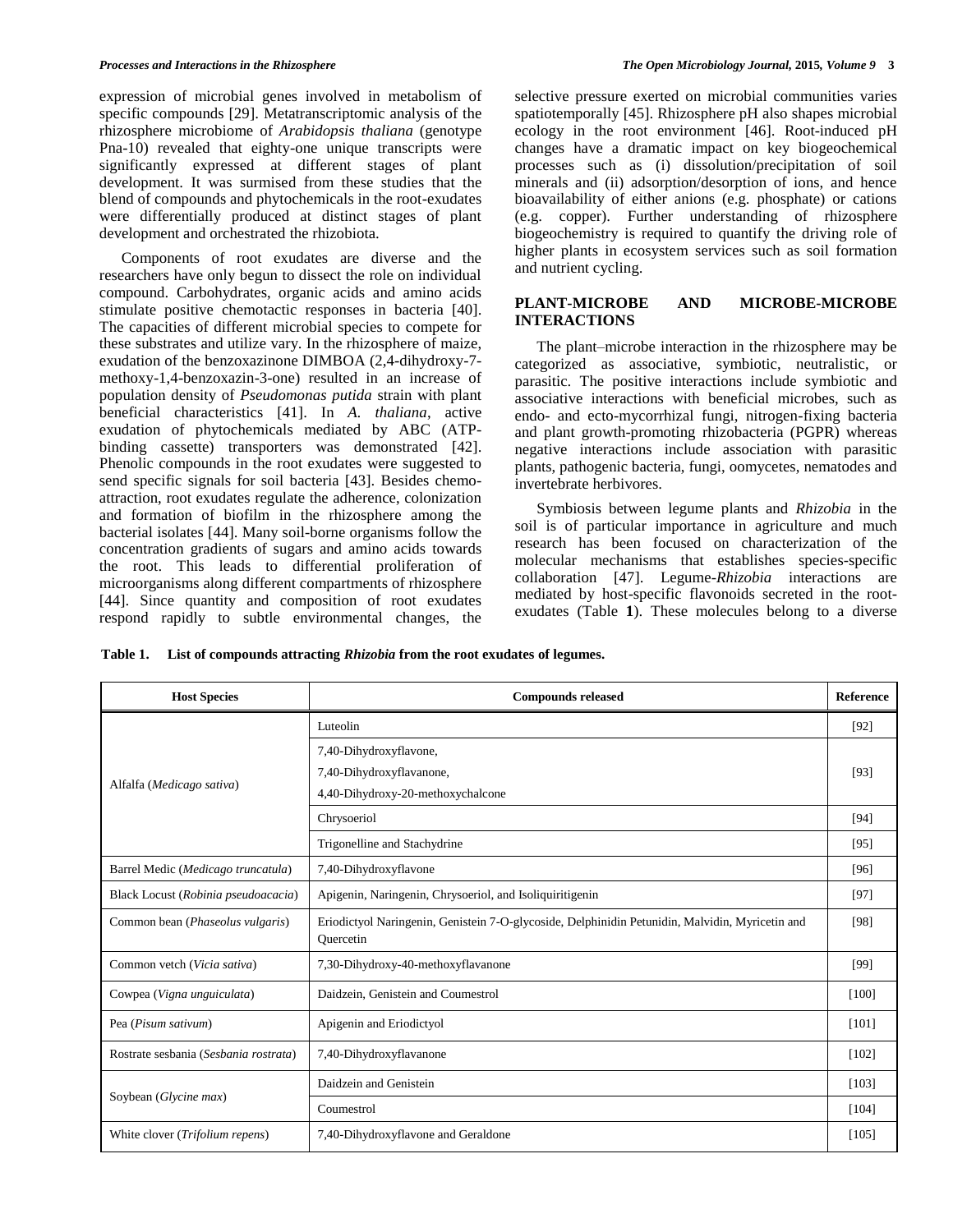family of aromatic compounds derived from plant's secondary metabolism. Depending on the host and the bacterium, flavonoids activate a series of transcriptional events culminating in the production of main rhizobial nodulation signals called Nod factors (NF) or lipo-chito oligosaccharides (LCOs) [48]. Nod factors induce diverse developmental processes in the plant partner leading to morphological changes in legume root hairs, infection thread formation, nodule development and symbiotic nitrogen fixation [49]. *Rhizobium sp*. is a vast group of soil-borne rhizobia with other plant growth promoting activities such as siderophore production and disease suppression [50, 51].

The arbuscular mycorrhiza fungi (AMF) symbiotically interact with more than 80% of plant species [52]. AMF forms hyphal branching to establish it"s contact with the roots and the "branching factor" at play has been recognized to be strigolactone [53]. Strigolactone is exuded from the roots and considered to be the plant signal molecule for AMF symbiosis [53]. The fragility of these compounds results in a steep concentration gradient which determines these obligate biotrophs to reach living plant roots. It is hypothesized that AMF may use the ancestral receptor to perceive signals of strigolactones in the rhizosphere [54]. Hence, the identification of the receptors for strigolactones in fungi might be a fascinating topic for future research.

Rhizosphere microbial populations are not simple spectators. They too communicate among themselves in addition to interacting with the plant root system. Based on their primary effects, the beneficial rhizosphere organisms are generally classified into two broad groups (i) biological control agents (BCA) that indirectly assist with plant productivity through the control of plant pathogens and (ii) plant growth promoting microorganisms (PGPM) with direct effects on plant growth promotion.

BCA adversely affect the population density, spatiotemporal dynamics and metabolic activities of soil borne pathogens *via* three types of interactions. These include competition, antagonism by producing secondary antimicrobial metabolites [55, 56], lytic enzymes [57] and effectors [58, 59] and hyperparasitism [60]. *Trichoderma sp.* is the most studied fungal BCA which has been proved to reduce plant diseases by multifarious modes of action. *Bacillus amyloliquefaciens* SQR9, isolated from cucumber rhizosphere, could protect the host from invasion *by Fusarium oxysporum f.sp. cucumerinum J. H. Owen* (FOC) through competition for nutrients and space [61]. Hyperparasitism among BCA involves the secretion of chitinases and cellulases which degrade pathogen"s cell-wall [62]. This has been documented for *Trichoderma* [63, 64], *Gliocladium* [65] and *Pasteuria penetrans* [66]. The pathogens in the rhizosphere also exert diverse array of mechanisms to counteract antagonism. These include active efflux and degradation of antimicrobial compounds detoxification of oxygen radicals resulting from the oxidative stress generated by the antimicrobial compounds, conversion of antimicrobial metabolite into less toxic derivatives [67] and interference with the regulation and biosynthesis of enzymes and antimicrobial metabolites produced by antagonistic microorganisms [68]. BCAs have been shown to

interfere with quorum sensing among plant pathogens as a mean to control plant diseases and promote plant health. Converse to quorum sensing, many pathogenic microorganisms execute "quorum quenching" by repression of the production or inactivation of quorum signaling molecules, or interference with the signal perception of rhizospheric colonizing bacteria [69, 70].

Studies on bacteria in the legume rhizosphere have shown that indigenous *Rhizobia* compete *via* either antagonism or synergism not only with diazotrophs such as *Azotobacter* and *Azospirillum* but with *Pseudomonas* and *Bacillus* species for nodulation and nitrogen fixation [71-73]. The diazotrophs manage important biological functions by symbiotically interacting with *Rhizobium* populations within the rhizosphere to form a beneficiary region where interacting microorganisms benefit from nutrient resources [72]. Synergistic effects of PGPR and *Rhizobium* enhance nodulation, rate of nitrogen fixation and better yield of crops such as pea, chickpea and pigeon pea [74, 75].

Beneficial effects of PGPR have been extensively exploited for economic gains in the recent years. PGPMs may act as biofertilizer [76] and/or phytostimulators [77]. The activity and effects of beneficial rhizosphere microorganisms on plant growth and health are well documented for bacteria belonging to the *Proteobacteria* noticeably *Pseudomonas* and *Burkholderia*, *Firmicutes*, *Actinobacteria* and fungi viz. *Trichoderma*, *Gliocladium* and nonpathogenic *Fusarium oxysporum*. *Pseudomonads* are common colonizers of plant tissues and traditionally known to be the major component of many rhizosphere communities. *Pseudomonas sp.* have been broadly studied for their ability to reduce the development of various soilborne plant pathogens through production of different antimicrobial compounds [78], competition for the nutrients in the root exudates [79] and induction of the plant defense mechanisms [80]. Multiple strains of fluorescent *Pseudomonads* viz. *Pseudomonas fluorescence*, *Pseudomonas putida, Pseudomonas chloraphis* were shown to improve plant growth in absence of pathogens by mechanisms such as directly solubilizing insoluble P sources [81] and/or regulating the concentration of plant growth regulators namely indole-acetic-acid or 1-amino-1-cycliccarboxylate (ACC) deaminase [82, 83]. *Bacillus species* offer several advantages over fluorescent *Pseudomonads* and other Gram-negative bacteria as seed inoculants by protecting against root pathogens by virtue of their ability to form endospores [84] and producing broad-spectrum antibiotics. There is a growing list of reports demonstrating rhizosphere colonization and root disease control by *B. cereus* UW85, *B. megaterium* B153-2-2 and *B. subtilis* GB03 which are involved in controlling damping-off in alfalfa and cotton and *Rhizoctonia* root-rot disease in soybean [85-87].

# **TRANSLATING KNOWLEDGE INTO TECHNOLOGY**

Studies in rhizosphere research have undoubtedly improved our ability to steer the knowledge into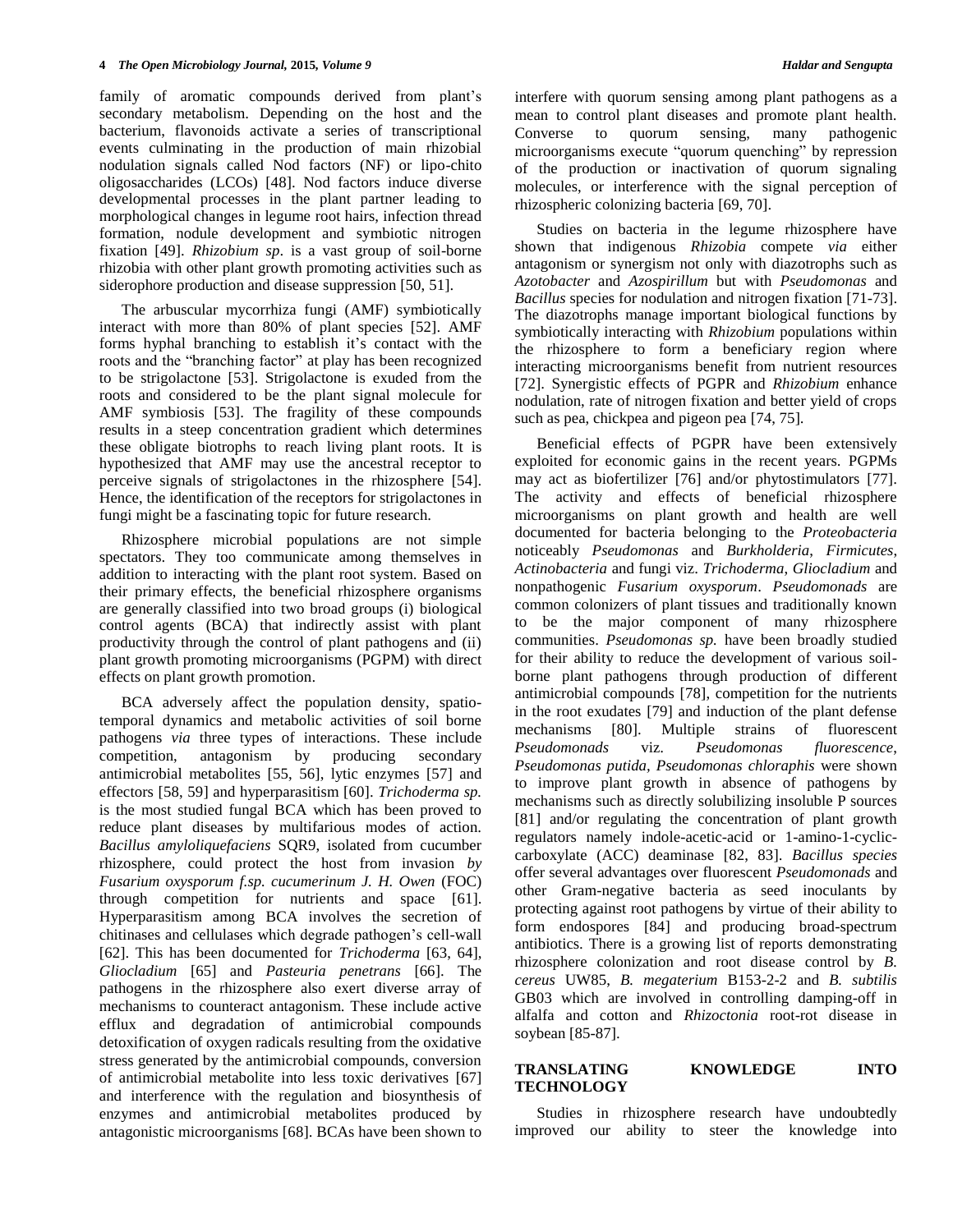technological applications in agriculture, ecological engineering and nature restoration. The applicability of PGPR in agriculture has been steadily increased as they offer the opportunity to replace chemical fertilizers, pesticides and mineral nutrients [88]. Cultivation of plant genotypes that can thrive on biotic and abiotic soil resources may also serve as an alternative in sustainable agriculture. This involves engineering plants with a higher level of resistance to pathogens *via* diverse mechanisms. For example, plants expressing bacterial acyl-homoserine lactonase and producing 5"-O-glucosyltransferase at an increased rate were shown to harbor enhanced resistance to plant pathogen, *Pectobacterium carotovorum* [89, 90]. Recent studies on the rhizosphere ecology of non-cultivated plant species has increased an awareness of reconstructing soil structure by ecological engineering of soil biota. Rhizoremediation can provide a cost effective and environmentally sustainable "Green Technology" for the breakdown of petroleum contaminants from the soil. Carboxylates comprise a significant component of the root exudate mixture and it is hypothesized that these compounds may enhance biodegradation of petroleum hydrocarbons by promoting microbial activity by providing energy source. Future research involving the use of advanced techniques such as SIP combined with powerful metagenomic approaches will greatly improve our ability to understand microbial– carboxylate dynamics and aid in the improvement of rhizoremediation as a viable remediation strategy [91].

#### **CONCLUDING REMARKS**

This minireview aims to consolidate our current understanding of chemistry and biology of rhizosphere with regard to both host plant and the residing microbial community with an emphasis to appraise the role of root exudates in shaping rhizobiota. It also highlights the beneficial interactions between plants and different PGPM and BCA. This information, collectively, may serve as foundation for further research towards development of novel methods in sustainable agricultural practice. Despite the historical commitment and attention to the soil microbiome, its study has not kept pace with the recent surge of research activity as that of human microbiome. Plant microbiome is often termed as the second genome of plant and it is to be remembered that plant-microbe interaction is a "dialogue" rather than a unilateral relationship. Further investigation unraveling the 'specific' interactions in the rhizosphere will benefit the fundamental understanding of plant biology and provide stability of food production.

## **CONFLICT OF INTEREST**

The authors declare that there is no conflict of interest.

#### **ACKNOWLEDGEMENTS**

SH was supported by the fellowship from Council of Scientific and Industrial Research, India (09/028(0751)/ 2008-EMR-I).

#### **REFERENCES**

ucksichtigung der Gr¨undung und Brache. Arb Dtsch Landwirtsch Ges Berl 1904; 98: 59-78.

- [2] Lennon JT, Jones SE. Microbial seed banks: the ecological and evolutionary implications of dormancy. Nat Rev Microbiol 2011; 9: 119-30.
- [3] Starkey RL. Some influences of the development of higher plants upon the microorganisms in the soil. VI. Microscopic examination of the rhizosphere. Soil Sci 1938; 45: 207-49.
- [4] Kuzyakov Y. Review: Factors affecting rhizosphere priming effects. J Plant Nutr Soil Sci 2002; 165: 382-96.
- [5] Breland TA, Bakken LR. Microbial growth and nitrogen immobilization in the root zone of barley (*Hordeum vulgare* L.), Italina rye grass (*Lolium multiflorum*, Lam.) and white clover (*Trifolium repens*, L.). Biol Fert Soils 1991; 12: 154-60.
- [6] Wardle DA. A comparative assessment of factors which influence microbial biomass carbon and nitrogen levels in soil. Biol Rev 1992; 67: 321-58.
- [7] Hartmann A, Schmid M, van Tuinen D, Berg G. Plant driven selection of microbes. Plant Soil 2009; 321: 235-57.
- [8] Bowen GD, Rovira AD. The rhizosphere, the hidden half of the hidden half. In: Waisel Y, Eshel A, U Kafkafi, Eds: Plant Roots -The Hidden Half. New York: Marcel Dekker, 1991; pp. 641-49.
- [9] Hale MG, Moore LD, Griffin GJ. Root exudates and exudation. In: Elsevier Dommergues, YR, SV Krupa Eds: Interactions between non-pathogenic soil microorganisms and plants. Amsterdam: Elsevier, 1978 163-203.
- [10] Marschner H. Mineral nutrition of higher plants.  $2<sup>nd</sup>$  ed. London: Academic Press 1995.
- [11] Whipps JM. Carbon economy. In: Lynch JM, Ed. The rhizosphere. Chichester: John Wiley 1990; pp. 59-97.
- [12] Darwent MJ, Paterson E, McDonald AJ, Tomos AD. Biosensor reporting of root exudation from Hordeum vulgare in relation to shoot nitrate concentration. J Exp Bot 2003; 54: 325-34.
- [13] Philippot L, Raaijmakers JM, Lemanceau P, van der Putten WH. Going back to the roots: the microbial ecology of the rhizosphere. Nat Rev Microbiol 2013; 11: 789-99.
- [14] Micallef SA, Channer S, Shiaris MP, Colon-Carmona A. Plant age and genotype impact the progression of bacterial community succession in the *Arabidopsis* rhizosphere. Plant Signal Behav 2009; 4: 777-80.
- [15] Badri DV, Vivanco JM. Regulation and function of root exudates. Plant Cell Environ 2009; 32: 666-81.
- [16] Schroth MN, Snyder WC. Exudation patterns from bean seeds and hypocotyls and their effects on *Fusarium solanii f. phaseoli*ogy(Abstr.). Phytopathol 1962; 52: 751.
- [17] Rovira AD. Plant root exudates. Bota Rev 1969; 35: 35-57.
- Frenzel B. Zur atiologie der anreicherung von aminosauren und amiden in wurzelraum von Helianthes annus. Ein Beitrag zur Klarung der Probleme der Rhizosphare. Planta 1960; 55: 169-207.
- [19] McDougall BM, Rovira AD. Sites of exudation of 14Clabelled compounds from wheat roots. New Phytologist 1970; 69: 999- 1003.
- [20] Hawes MC. Living plant cells released from the root cap: a regulator of microbial populations in the rhizosphere. Plant Soil 1990; 129: 19-27.
- [21] Sievers A, Braun M, Monshausen GB. The root cap: structure and function. In: Waisel Y, Eshel A, U Kafkafi, Eds. Plant root: The hidden half. 3<sup>rd</sup> ed. New York: Marcel Dekker 2002; pp.33-47.
- [22] Hawes MC, Gunawardena U, Miyasaka S, Zhao X. The role of root border cells in plant defense. Trends Plant Sci 2000; 5: 128-33.
- [23] Parker JS, Cavell AC, Dolan L, Roberts K, Grierson CS. Genetic interactions during root hair morphogenesis in *Arabidopsis*. Plant Cell 2000; 12: 1961-74.
- [24] Fan TW, Lane AN, Shenker M, Bartley JP, Crowley D, Higashi RM. Comprehensive chemical profiling of gramineous plant root exudates using high-resolution NMR and MS. Phytochemistry 2001; 57: 209-21.
- [25] Pineros MA, Magalhaes JV, Carvalho Alves VM, Kochian LV. The physiology and biophysics of an aluminum tolerance mechanism based on root citrate exudation in maize. Plant Physiol 2002; 129: 1194-206.
- [26] Garcia JAL, Barbas C, Probanza A, Barientos ML, Manero FJG. Low molecular weights organic acids and fatty acids in root exudates of two *Lupinus* cultivars at flowering and fruiting stages. Phytochem Anal 2001; 12: 305-11.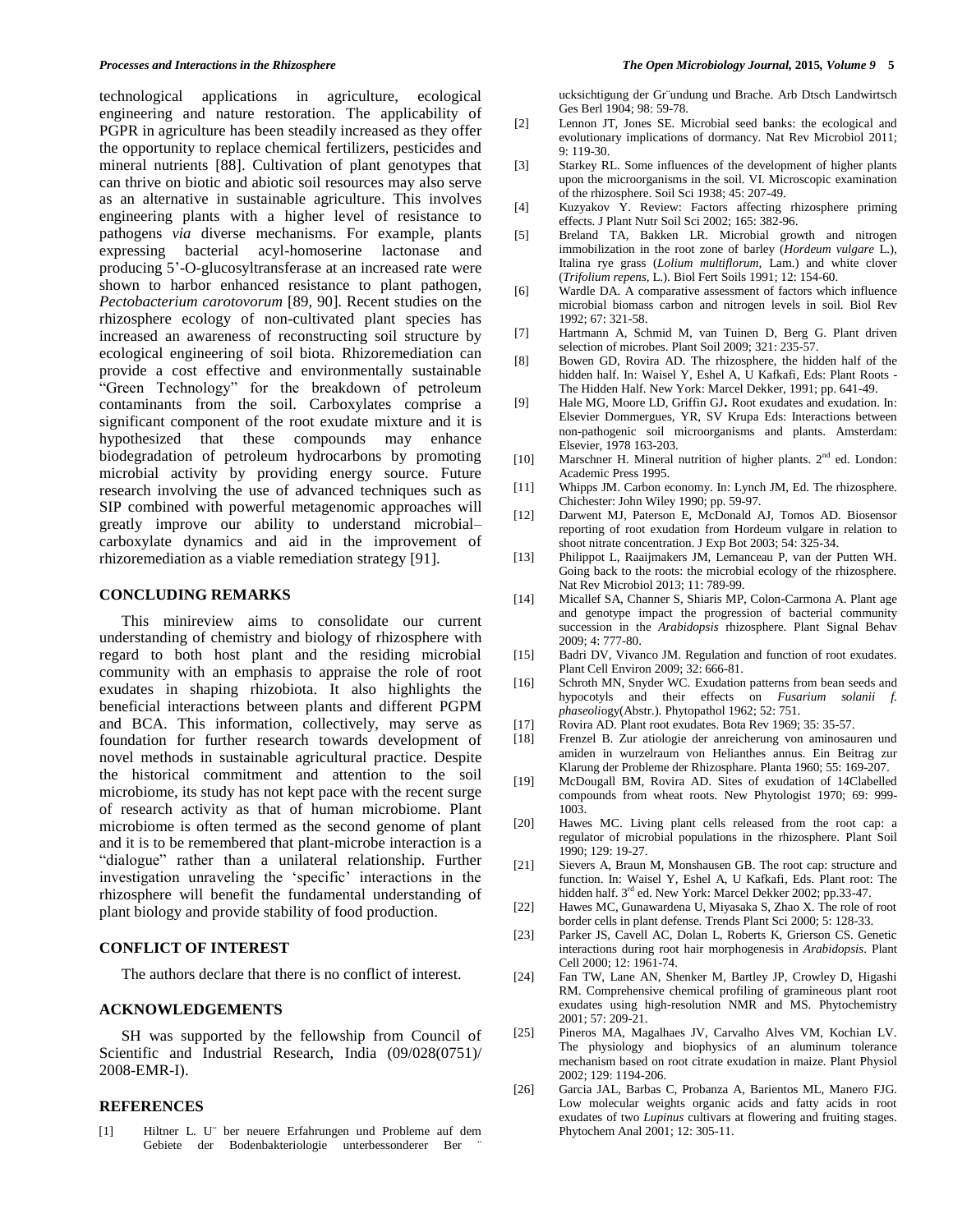- [27] Aulakh MS, Wassmann R, Bueno C, Kreuzwieser J, Rennenberg H. Characterization of root exudates at different growth stages of ten rice (*Oryza sativa* L.) cultivars. Plant Biol 2001; 3: 139-48.
- [28] De-la-Pena C, Badri DV, Lei Z, *et al*. Root secretion of defenserelated proteins is development-dependent and correlated with flowering time. J Biol Chem 2010; 285: 30654-65.
- [29] Chaparro JM, Badri DV, Bakker MG, Sugiyama A, Manter DK, Vivanco JM. Root exudation of phytochemicals in *Arabidopsis* follows specific patterns that are developmentally programmed and correlate with soil microbial functions. PLoS One 2013; 8: e55731.
- [30] Wilson DC, Carella P, Isaacs M, Cameron RK. The floral transition is not the developmental switch that confers competence for the Arabidopsis age-related resistance response to *Pseudomonas syringae* pv. tomato. Plant Mol Biol 2013 ; 83: 235-46.
- [31] Rivoal J, Hanson AD. Metabolic control of anaerobic glycolysisoverexpression of lactate dehydrogenase in transgenic tomato roots supports the Davies-Roberts hypothesis and points to a critical role for lactate secretion. Plant Physiol 1994; 106: 1179-85.
- [32] Wang C, Meek DJ, Panchal P, *et al*. Isolation of poly-3 hydroxybutyrate metabolism genes from complex microbial communities by phenotypic complementation of bacterial mutants. Appl Environ Microbiol 2006; 72: 384-91.
- [33] Neumann G, Romheld V. The release of root exudates as affected by the plant physiological status. In: Pinton R, Varanini Z, Nannipieri Z, Eds. The rhizosphere: biochemistry and organic substances at the soil-plant interfaced ed. New York: Marcel Dekker 2000; pp.41-93.
- [34] Abdel-Lateif K, Bogusz D, Hocher V. The role of flavonoids in the establishment of plant roots endosymbioses with arbuscular mycorrhiza fungi, *Rhizobia* and *Frankia* bacteria. Plant Signal Behav 2012; 7: 636-41.
- [35] Schachtman DP, Shin R. Nutrient sensing and signaling: NPKS. Annu Rev Plant Biol 2007; 58: 47-69.
- [36] Bekkara F, Jay M, Viricel MR, Rome S. Distribution of phenolic compounds within seed and seedlings of two *Vicia faba* cvs differing in their see tannin content and study of their seed and root phenolic exudations. Plant Soil 1998; 203: 27-36.
- [37] Watt M, Evans JR. Linking development and determinacy with organic acid efflux from proteoid roots of white lupin grown with low phosphorus and ambient or elevated atmospheric CO<sub>2</sub> concentration. Plant Physiol 1999; 120: 705-16.
- [38] Hughes M, Donnelly C, Crozier A, Wheeler CT. Effects of the exposure of roots *Almus glutinosa* to light on flavonoid and nodulation. Can J Bot 1999; 77: 1311-15.
- [39] Wentzell AM, Kliebenstein DJ. Genotype, age, tissue, and environment regulate the structural outcome of glucosinolate activation. Plant Physiol 2008; 147: 415-28.
- [40] Somers E, Vanderleyden J, Srinivasan M. Rhizosphere bacterial signalling: a love parade beneath our feet. Crit Rev Microbiol  $2004:30:205-40.$
- [41] Neal AL, Ahmad S, Gordon-Weeks R, Ton J. Benzoxazinoids in root exudates of maize attract Pseudomonas putida to the rhizosphere. PLoS One 2012; 7: e35498.
- [42] Badri DV, Chaparro JM, Manter DK, Martinoia E, Vivanco JM. Influence of ATP-binding cassette transporters in root exudation of phytoalexins, signals, and in disease resistance. Front Plant Sci 2012; 3: 149.
- [43] Badri DV, Chaparro JM, Zhang R, Shen Q, Vivanco JM. Application of natural blends of phytochemicals derived from the root exudates of *Arabidopsis* to the soil reveal that phenolic-related compounds predominantly modulate the soil microbiome. J Biol Chem 2013; 288: 4502-12.
- [44] Zhang N, Wang D, Liu Y, Li S, Shen Q, Zhang R. Effects of different plant root exudates and their organic acid components on chemotaxis, biofilm formation and colonization by beneficial rhizosphere-associated bacterial strains. Plant Soil 2014; 374: 689- 700.
- [45] Dilkes NB, Jones DL, Farrar J. Temporal dynamics of carbon partitioning and rhizodeposition in wheat. Plant Physiol 2004; 134: 706-15.
- [46] Bravin MN, Tentscher P, Rose J, Hinsinger P. Rhizosphere pH gradient controls copper availability in a strongly acidic soil. Environ Sci Technol 2009; 43: 5686-91.
- [47] Werner D. Molecular biology and ecology of the rhizobia-legume symbiosis. In: Pinton R, Varanini Z, Nannipiero P Eds. The

rhizosphere: biochemistry and organic substances at the soil-plant interface. New York: CRC, 2007; 237-66.

- [48] Spaink HP. Root nodulation and infection factors produced by rhizobial bacteria. Annu Rev Microbiol 2000; 54: 257-88.
- [49] D´Haeze W, Gao M, De Rycke R, Van Montagu M, Engler G, Holsters M. Roles for azorhizobial Nod factors and surface polysaccharide in intercellular invasion and nodule penetration respectively. Mol Plant Microbe Interact 1998; 11: 999-008.
- [50] Huang HC, Erickson RS. Effect of seed treatment with Rhizobium leguminosarum on *Pythium* damping-of, seedling height, rot nodulation, rot biomas, shot biomas, and seed yield of pea and lentil. J Phytopathol 2007; 15: 31-7.
- [51] Sidiqui ZA, Baghel G, Akhtar MS. Biocontrol of *Meloidogyne javanica* by *Rhizobium* and plant growth-promoting rhizobacteria on lentil. World J Microbiol Biotechnol 2007; 23: 435-41.
- [52] Parniske M. Arbuscular mycorrhiza: the mother of plant root endosymbioses. Nat Rev Microbiol 2008; 6: 763-75.
- [53] Akiyama K, Matsuzaki K, Hayashi H. Plant sesquiterpenes induce hyphal branching in arbuscular mycorrhizal fungi. Nature 2005; 435: 824-7.
- [54] Parniske M. Plant-fungal associations: cue for the branching connection. Nature 2005 ; 435: 750-1.
- [55] Raaijmakers JM, Vlami M, de Souza JT. Antibiotic production by bacterial biocontrol agents. Antonie van Leeuwenhoek 2002; 81: 537-47.
- [56] Weller DM. Pseudomonas biocontrol agents of soilborne pathogens: looking back over 30 years. Phytopathology 2007; 97: 250-6.
- [57] Adesina MF, Lembke A, Costa R, Speksnijder A, Smalla K.Screening of bacterial isolates from various European soils for *in vitro* antagonistic activity towards *Rhizoctonia solani* and *Fusarium oxysporum:* site dependent composition and diversity revealed. Soil Biol Biochem 2007; 39: 2818-28.
- [58] Stuber K, Frey J, Burnens AP, Kuhnert P. Detection of type III secretion genes as a general indicator of bacterial virulence. Mol Cell Probes 2003; 17: 25-32.
- [59] Rezzonico F, Binder C, Defago G, Moenne-Loccoz Y. The type III secretion system of biocontrol *Pseudomonas fluorescens* KD targets the phytopathogenic *Chromista Pythium ultimum* and promotes cucumber protection. Mol Plant Microbe Interact 2005; 18: 991-1001.
- [60] Harman GE, Howell CR, Viterbo A, Chet I, Lorito M. Trichoderma species--opportunistic, avirulent plant symbionts. Nat Rev Microbiol 2004; 2: 43-56.
- [61] Liu Y, Zhang N, Qiu M, *et al*. Enhanced rhizosphere colonization of beneficial *Bacillus amyloliquefaciens* SQR9 by pathogen infection. FEMS Microbiol Lett 2014 ; 353: 49-56.
- [62] Zeilinger S, Galhaup C, Payer K, *et al*. Chitinase gene expression during mycoparasitic interaction of *Trichoderma harzianum* with its host. Fungal Genet Biol 1999; 26: 131-40.
- [63] Djonovic S, Pozo MJ, Kenerley CM. Tvbgn3, a beta-1,6-glucanase from the biocontrol fungus *Trichoderma virens*, is involved in mycoparasitism and control of *Pythium ultimum*. Appl Environ Microbiol 2006; 72: 7661-70.
- [64] Woo SL, Scala F, Ruocco M, Lorito M. The molecular biology of the interactions between *Trichoderma spp*., phytopathogenic fungi, and plants. Phytopathology 2006; 96:181-85.
- [65] Di Pietro A, Lorito M, Hayes CK, Broadway RM, Harman GE.Endochitinase from *Gliocladium virens*: isolation, characterization, and synergistic antifungal activity in combination with gliotoxin. Phytopathology 1993; 83: 308-13.
- [66] Dupponois R, Ba AM, Mateille T. Beneficial effects of *Enterobacter cloacae* and *Pseudomonas mendocina* for biocontrol of *Meloidogyne incognita* with the endospore- forming bacterium *Pasteuria penetrans*. Nematology 1999; 1: 95-101.
- [67] Schouten A, van den Berg G, Edel-Hermann V, *et al*. Defense responses of *Fusarium oxysporum* to 2,4-diacetylphloroglucinol, a broad-spectrum antibiotic produced by *Pseudomonas fluorescens*. Mol Plant Microbe Interact 2004; 17: 1201-11.
- [68] Duffy B, Schouten A, Raaijmakers JM. Pathogen self-defense: mechanisms to counteract microbial antagonism. Annu Rev Phytopathol 2003;41: 501-38.
- [69] Zhang LH, Dong YH. Quorum sensing and signal interference: diverse implications. Mol Microbiol 2004;53: 1563-71.
- [70] Rasmussen TB, Givskov M. Quorum sensing inhibitors: a bargain of effects. Microbiology 2006; 152: 895-904.